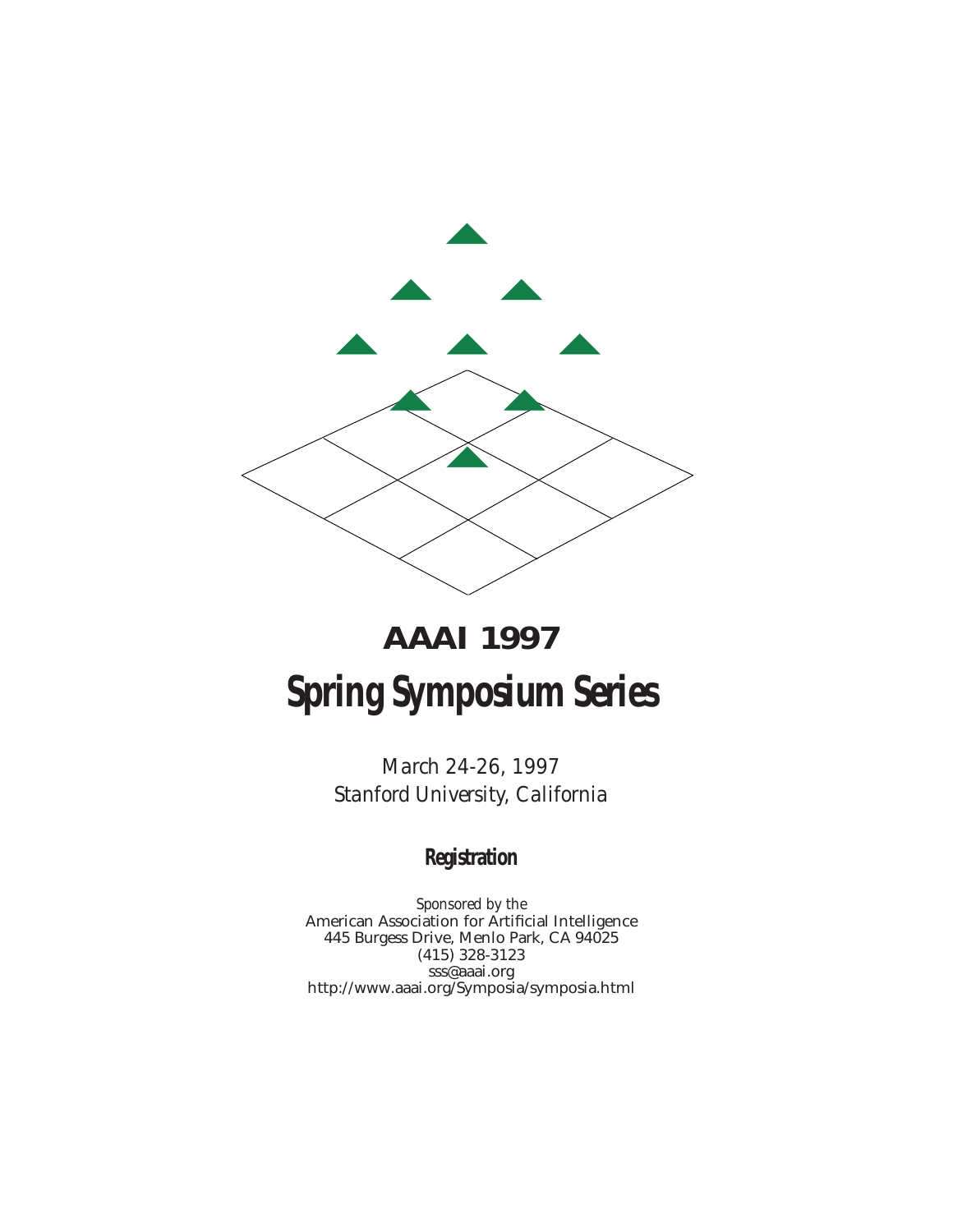The American Association for Artificial Intelligence, in cooperation with Stanford University's Department of Computer Science, presents the 1997 Spring Symposium Series, to be held Monday through Wednesday, March 24-26, 1997, at Stanford University. The topics of the seven symposia are:

- Artificial Intelligence in Knowledge Management
- Computational Models for Mixed Initiative Interaction
- Cross-Language Text and Speech Retrieval
- Intelligent Integration and Use of Text, Image, Video and Audio Corpora
- Natural Language Processing for the World Wide Web
- Ontological Engineering
- Qualitative Preferences in Deliberation and Practical Reasoning

The highlights of each symposium will be presented at a special plenary session. Working notes will be prepared and distributed to participants in each symposium, but will not otherwise be available unless published as an AAAI technical report or edited collection. Each symposium will have limited attendance. Participants will be expected to attend a single symposium throughout the symposium series. In addition to participants selected by the program committee of the symposia, a limited number of other interested parties will be allowed to register in each symposium on a first-come, first-served basis. To register, please fill out the enclosed form, and send it along with payment to:

1997 Spring Symposium Series AAAI 445 Burgess Drive Menlo Park, CA 94025-3442 Telephone: (415) 328-3123\* Fax: (415) 321-4457\* Email: sss@aaai.org\* *\*Credit card orders only, please.*  Please note that there are security issues involved with the transmittal of credit card information over the internet. AAAI will not be held liable for any misuse of your credit card information during its transmittal to AAAI.

This document is also available at http://www.aaai.org/Symposia/ Spring/1997/sssbrochure-97.html.

Tentative Program Schedule *(subject to change)*

*Monday, March 24* 9:00 AM–5:30 PM Symposia sessions

6:00 PM–7:00 PM

Reception *Tuesday, March 25*

9:00 AM–5:30 PM Symposia sessions

6:00 PM–8:00 PM Plenary session *Wednesday, March 26* 9:00 AM–12:30 PM

Symposia sessions

Registration will be in the lobby of Cubberly Auditorium located in the School of Education at Stanford.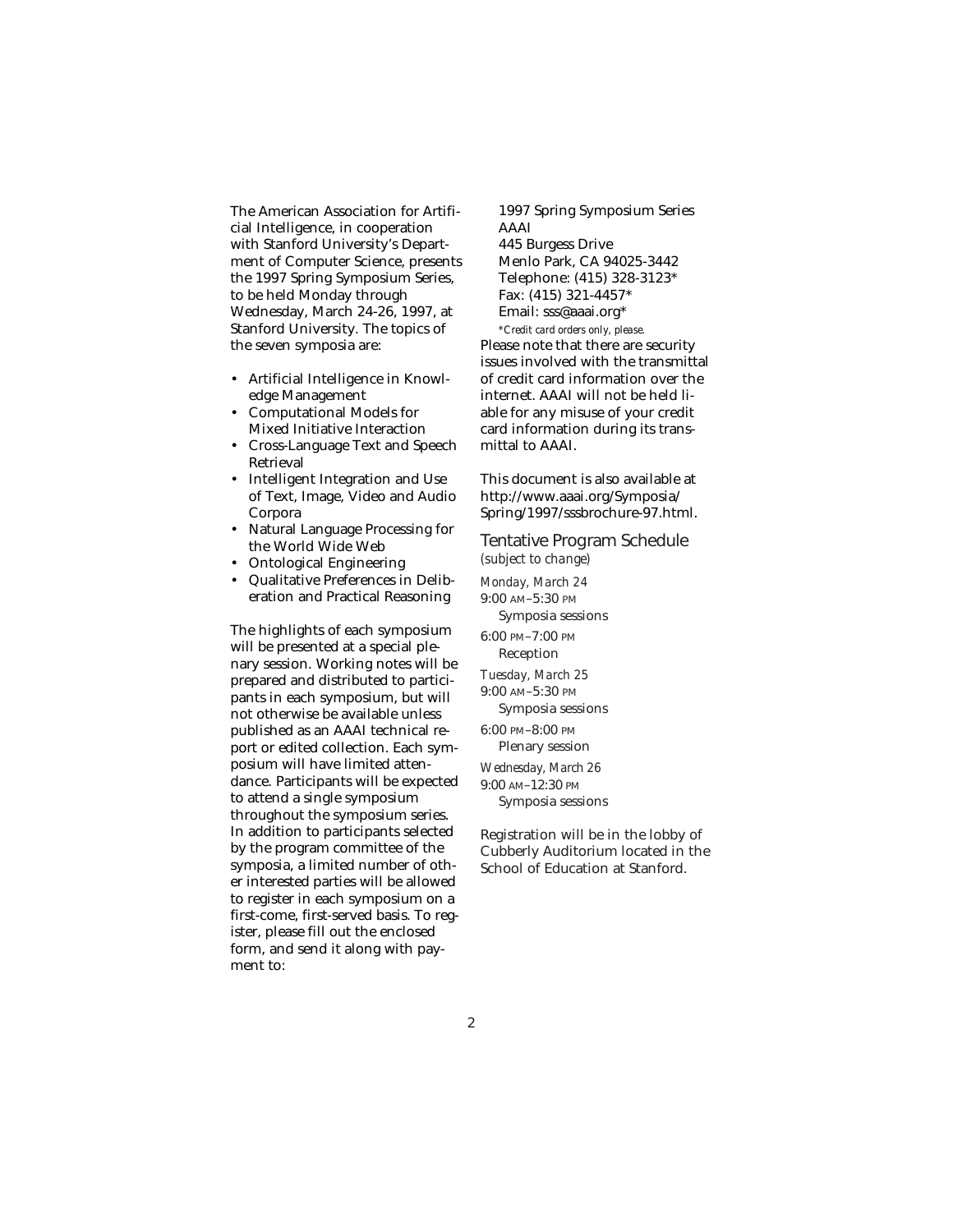### **Artificial Intelligence in Knowledge Management**

Knowledge Management (KM) is a topic of growing interest to large organizations. It comprises activities focused on the organization acquiring knowledge from many sources, including its own experience and from that of others, and on the effective application of that knowledge to fulfill the mission of the organization.

The knowledge management community has been eclectic in drawing from many sources for its methodologies and tools. Typical approaches to the management of knowledge are based on concept maps, hypermedia, and object-oriented databases. Techniques developed in artificial intelligence for knowledge acquisition, representation and discovery are seen as relevant to KM. However, there is as yet no unified underlying theory for KM, and the scale of the problem in large organizations is such that most existing AI tools cannot be applied in their current implementations.

The objective of this symposium is to bring together KM practitioners and applied AI specialists from knowledge acquisition, representation discovery and related activities, and attempt to formulate the potential role of various AI sub-disciplines in knowledge management.

The format will be one of open discussion stimulated by a few presentations on the current state of

the art, major issues and the possible roles of AI models and tools.

Ongoing information on the symposium, including all papers and transcripts of discussion, will be available through the web at <http://ksi.cpsc.ucalgary.ca/ AIKM97/>.

#### Organizing Committee

Brian R. Gaines (cochair), University of Calgary, Canada, gaines@cpsc.ucalgary. ca; Mark A. Musen (cochair), Stanford University, USA, musen@CAMIS.Stanford.EDU; Rose Dieng, INRIA, France; Gertjan van Heijst, Kenniscentrum CIB-IT, The Netherlands; Dickson Lukose, University of New England, Australia; Frank Maurer, University of Kaiserslautern, Germany; Ramasamy Uthurusamy (co-chair), General Motors, USA, samy@ru.cs.gmr.com.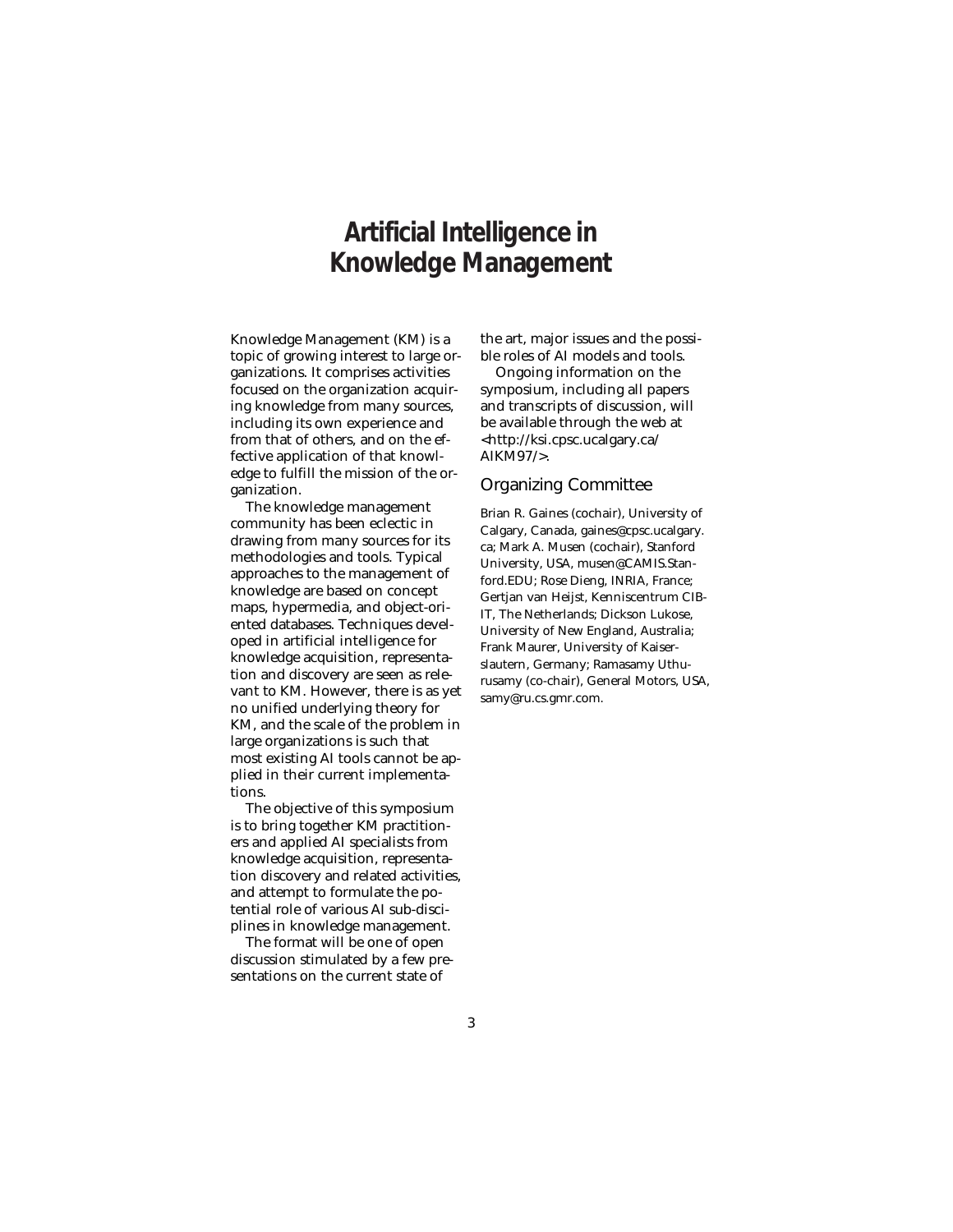### **Computational Models for Mixed Initiative Interaction**

In a mixed initiative interaction, direction and control of the interaction shifts among the participants. Since the information and abilities needed to solve a problem are distributed among the participating agents, a system that is collaborating with other users to solve a problem must have the flexibility to take or relinquish initiative. However, the possibility of shifting initiative requires that computer systems include mechanisms for recognizing when to lead or otherwise take control of an interaction and when to let others take the initiative. In addition, an interactive system must be able to take initiative into account in interpreting utterances and in selecting appropriate responses.

This symposium will bring together researchers who are interested in developing theoretical and applied models for mixed-initiative interaction. As a group, participants will discuss core issues such as the factors that characterize initiative, and the role that initiative should play in the design of computer systems.

Specifically, we will address the following issues:

• What knowledge strategies or knowledge representation schemes (e.g. plans, logics, etc) are appropriate for modelling initiative.

• What algorithms or computer systems can be developed for controlling mixed-initiative interaction.

This area of research is just reaching the point where the central issues can be discussed within a focused community. Identifying and establishing this community is an appropriate and key function of this AAAI symposium.

### Organizing Committee

Susan Haller (cochair), University of Wisconsin - Parkside, haller@cs. uwp.edu; Susan McRoy (cochair), University of Wisconsin - Milwaukee, mcroy@blatz.cs.uwm.edu; Alan Biermann, Duke University, awb@cs.duke. edu; Sandra Carberry, University of Delaware, carberry@cis.udel.edu; Curry Guinn, Duke University, cig@cs.duke. edu; David Novick, EURISCO, David. Novick@onecert.fr; Ronnie Smith, East Carolina University, rws@math.ecu.edu.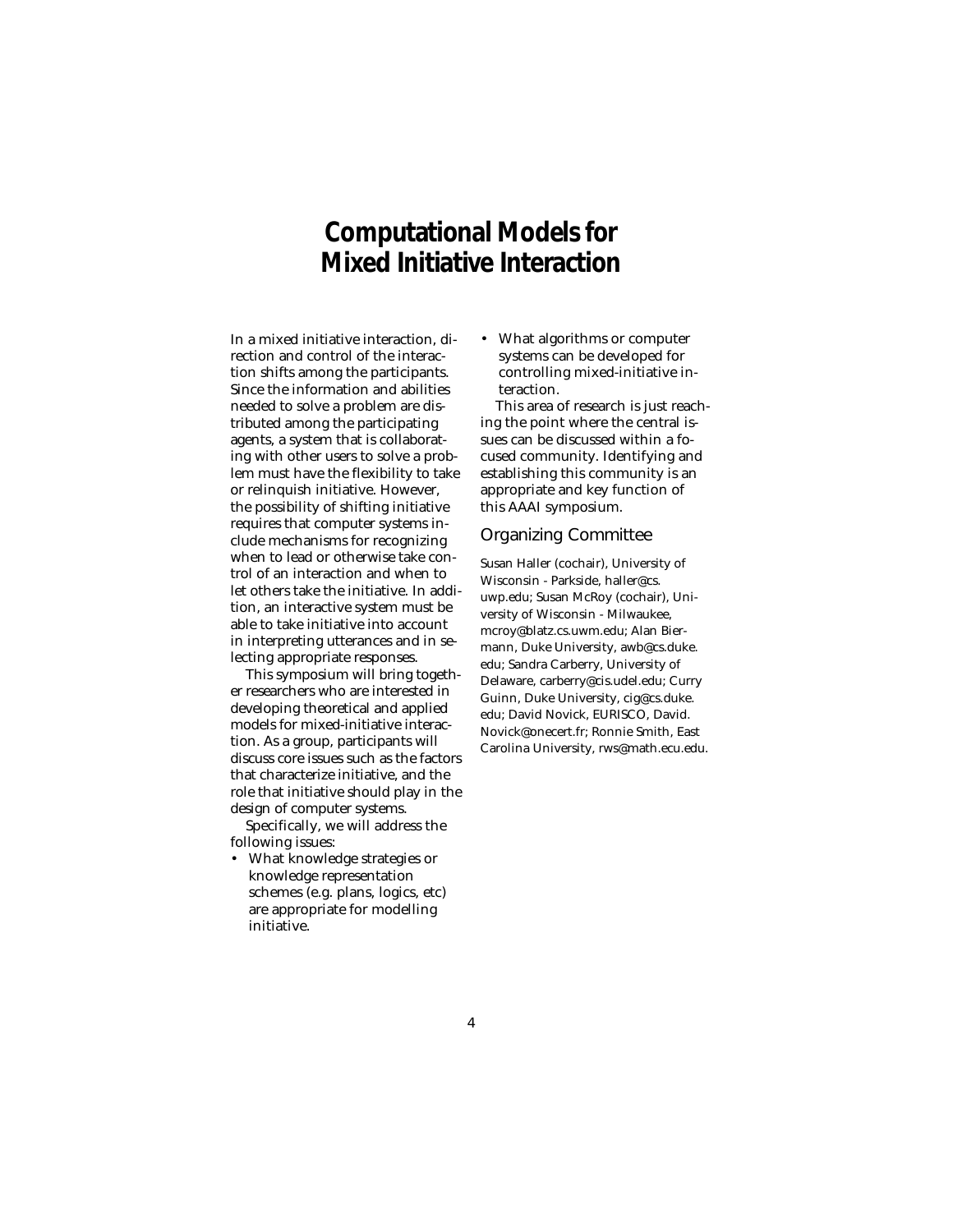### **Cross-Language Text and Speech Retrieval**

With the increasing variety of electronically available text and speech that crosses national boundaries on the global Internet and other networks, there is a growing need for systems capable of providing access to information that may be expressed in any one of several natural languages. This symposium is designed to bring together researchers from the fields of information retrieval, speech recognition, computational linguistics, knowledge organization, and machine translation to address the problem of constructing information systems which can use queries specified in one language to retrieve documents or speech which may be expressed in another.

Thesaurus-based cross-language text retrieval has a long research heritage, and the recent availability of broad-coverage bilingual dictionaries and large multilingual text corpora have opened new research vistas. Work on speech recognition has also produced significant progress towards broad-domain retrieval from speech corpora. We will begin with survey presentations to provide a shared background to all participants and then focus on contributions by the participants which present innovative techniques and practical applications. Presentations will be followed with commentary, and approximately half of the time is reserved for discussion.

Additional information is available from the symposium web site at http://www.ee.umd.edu/medlab/filter/sss.

### Organizing Committee

David Hull (cochair), Rank Xerox Research Centre, hull@xerox.fr; Doug Oard (cochair), University of Maryland College Park, oard@glue.umd.edu; Eduard Hovy, USC Information Sciences Institute, hovy@isi.edu; Peter Schauble, ETH Zurich, schauble@inf.ethz.ch; Dagobert Soergel, University of Maryland College Park, ds52@umail.umd.edu.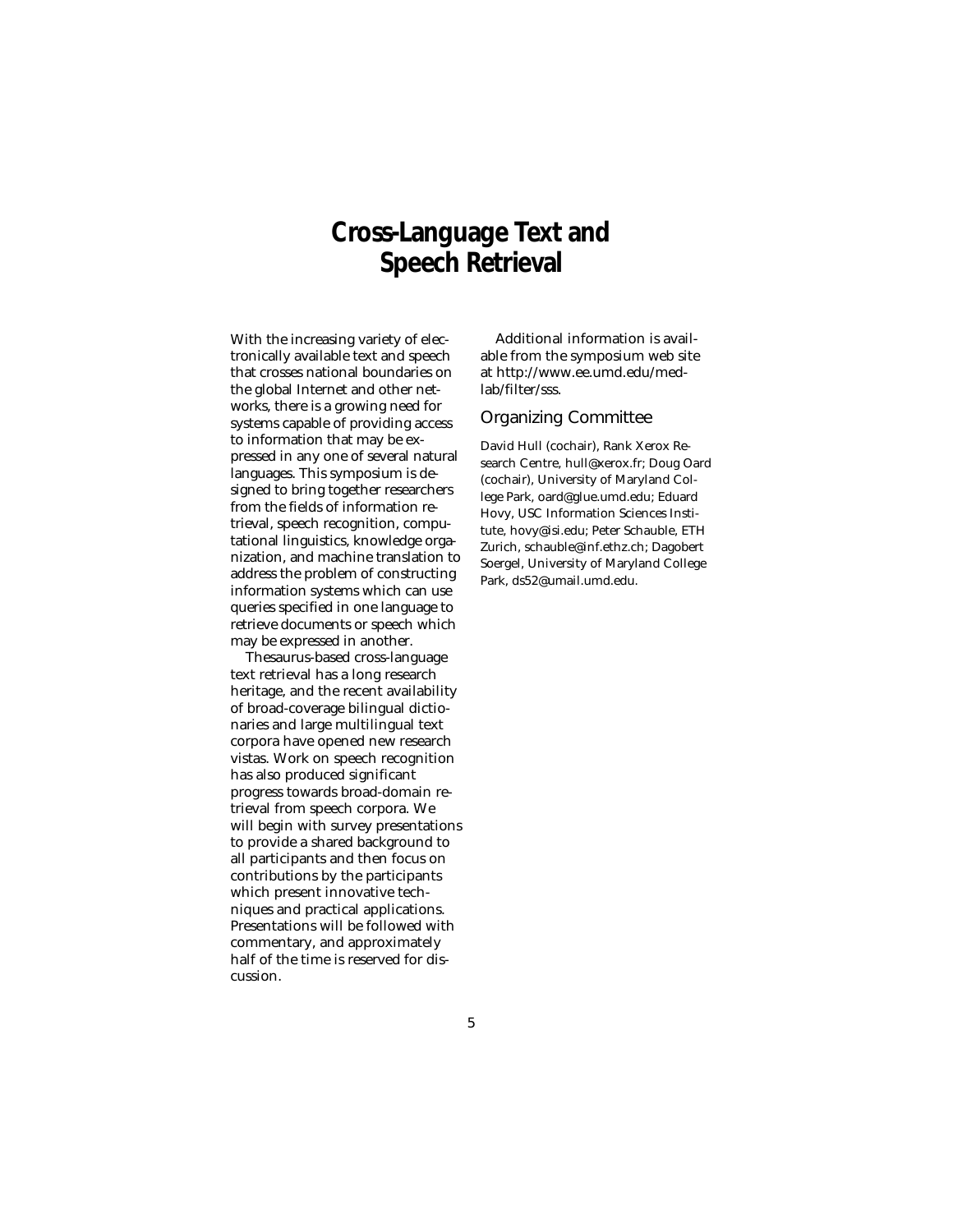### **Intelligent Integration and Use of Text, Image, Video and Audio Corpora**

It is now possible for sizable corpora of Text, Image, Video and Audio (TIVA) to be made available for research and applications. In contrast with text processing, however, few effective methods exist for understanding, or even searching, the content represented by images or video and audio recordings. Intelligent, content-understanding programs can greatly improve the usefulness of these huge quantities of existing material. By collecting and intelligently integrating several of these media sources, opportunities are opened up for novel applications of existing techniques in AI, and for the development of new AI technologies. This symposium will explore current research and potential future contributions to making use of TIVA sources.

The format of the symposium is intended to actively foster discussion and collaboration among participants, and will consist of both short talks and poster presentations for all presented papers, together with several discussion sessions. The topics to be covered in papers and these sessions include:

- The nature of and possible uses for TIVA databases, and opportunities for making TIVA databases available to the research community.
- AI techniques for creating intelligent tools for the collection, cataloging and exploration of mixed TIVA materials.
- Experimental results concerning the simultaneous use of information from text, image, video and audio channels. How is integration of these sources being used to support intelligent behavior and machine learning in ways that would not be possible using any single medium alone?
- Opportunities for future research that crosses the boundaries between vision, speech processing, language processing, knowledge representation, intelligent agent design and information retrieval; ideas and effective approaches to the problem of making TIVA sources more accessible and useful both to people and to other intelligent programs.

For more information see: http:// www.informedia.cs.cmu.edu/sssaaai/

### Organizing Committee

Alex Hauptmann (cochair), Carnegie Mellon, alex@cs.cmu.edu; Michael Witbrock (cochair), Carnegie Mellon, witbrock@cs.cmu. edu; Marti Hearst, Xerox PARC; Gareth Jones, Cambridge University; Mark Maybury, The MITRE Organization; Behzad Shahraray, AT&T Laboratories - Research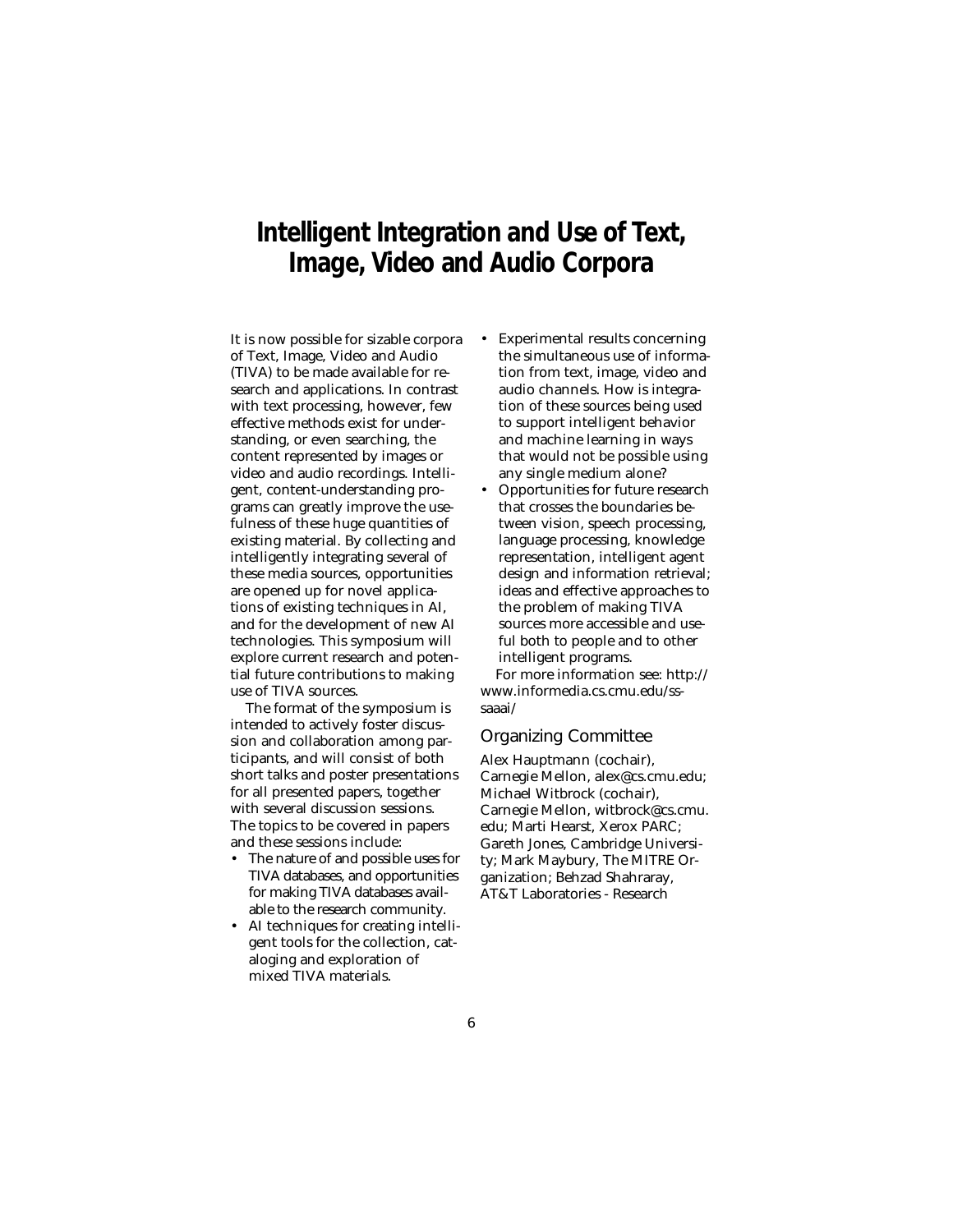### **Natural Language Processing for the World Wide Web**

The world wide web (WWW) is rapidly becoming a powerful medium for human communication and dissemination of information. The field of natural language processing (NLP) has the potential to offer better tools that exploit the syntax and semantics of natural language texts, than current ones based mostly on keyword matching and database indexing methods, for easing the overload of texts on users. The WWW in turn is an excellent domain to develop practical applications of NLP.

This symposium will bring together researchers and system developers in NLP and from the web community to address applications of NLP for improving the use of the WWW. The symposium will include paper presentations, on-line demonstrations, working groups, and a panel discussion. The WWW will be used extensively before, during, and after the symposium. The symposium homepage is at http://crl.nmsu.edu/users/mahesh/a aai-web-nlp-symposium.html

About 20 exciting papers will be presented during the symposium on a variety of tools, techniques, and topics including summarization and machine translation of WWW documents, information brokering, NL interfaces to the WWW, and automatic generation of WWW documents. A few position papers on the use of NLP for

WWW applications have also been included.

### Organizing Committee

Kavi Mahesh (chair), New Mexico State University, mahesh@crl.nmsu.edu; Lynn Carlson, US Department of Defense, lmcarls@afterlife.ncsc.mil; Sergei Nirenburg, New Mexico State University, sergei@crl.nmsu.edu; Ashwin Ram, Georgia Institute of Technology, ashwin.ram@cc.gatech.edu; Philip Resnik, University of Maryland, resnik@umiacs.umd.edu.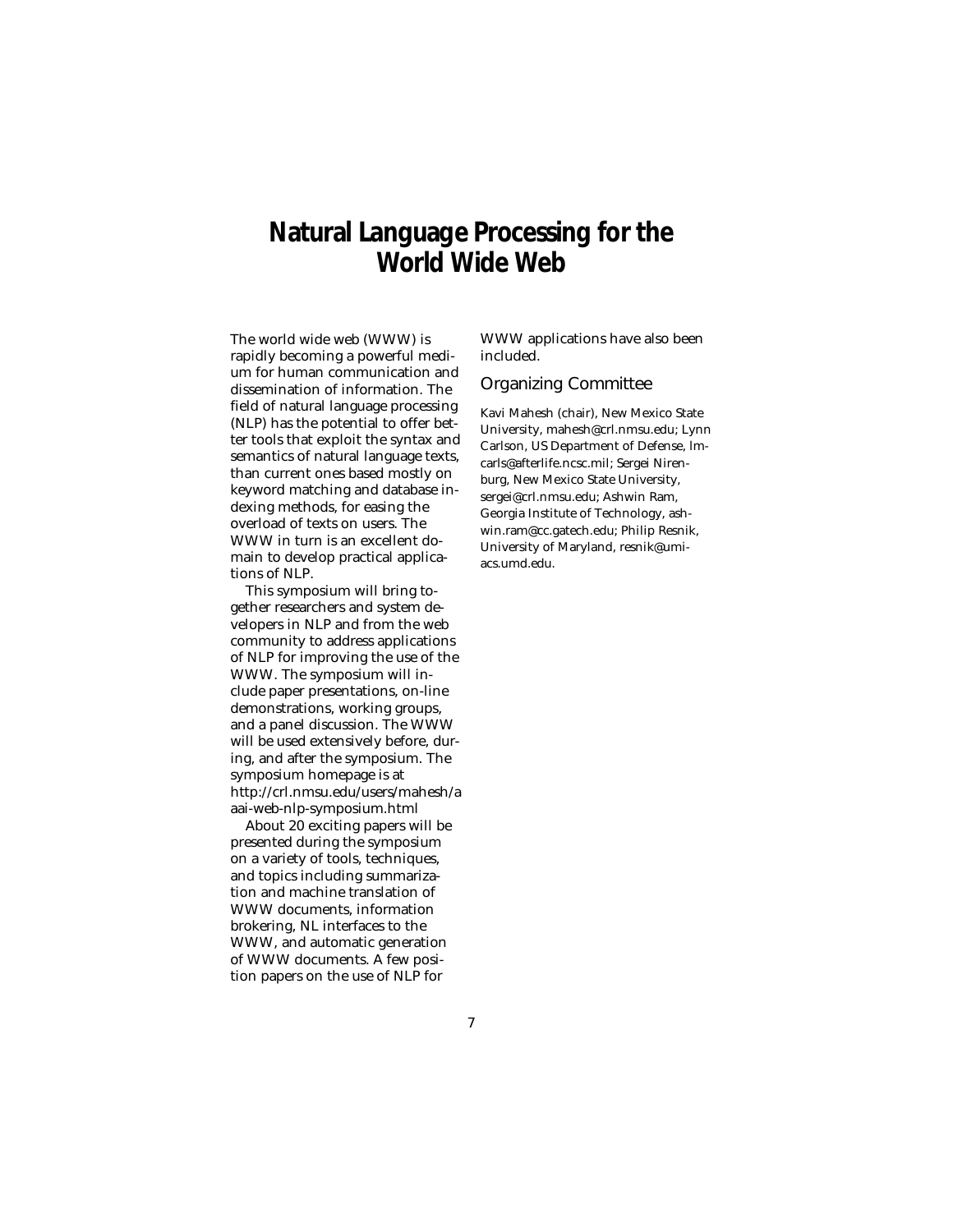### **Ontological Engineering**

The last few years have seen a growing interest in the design, use, and sharing of ontologies. Work in this area naturally incorporates formal knowledge representation with practical implemented systems.

This symposium will focus on the practical aspects of ontology development and use including tools, methodologies, and engineering practice. Participants will contribute their experience in the design and construction of ontologies in a wide variety of domains.

The symposium will be structured around group discussions designed to help us achieve greater understanding of the following issues:

- What are the roles that implemented ontologies play? Do they support automated reasoning and problem-solving? Are they used as an interlingua to achieve interoperability, reuse, or sharing? Are they used 'merely' to ensure communication of a shared understanding between people?
- What methodologies can we use to design and evaluate ontologies? Will these methodologies differ according to the different intended uses?
- How can tools best provide assistance for the design and implementation of ontologies?
- To what extent are the ontologies designed in different do-

mains shareable and reusable? How can we structure ontologies to support sharing and reuse?

- Do we require a suite of generic ontologies to support the more domain-specific ones? If so, what are these generic ontologies? How can they be related to existing standards?
- What are the obstacles to the integration of different ontologies?
- What lessons have people learned from the implementation of their ontologies?

### Organizing Committee

Adam Farquhar (cochair), Stanford University, USA; Michael Gruninger (cochair), University of Toronto, Canada; Asuncion Gomez-Perez, Technical University of Madrid, Spain; Mike Uschold, Artificial Intelligence Applications Institute, Edinburgh, UK; Paul van der Vet, University of Twente, the Netherlands.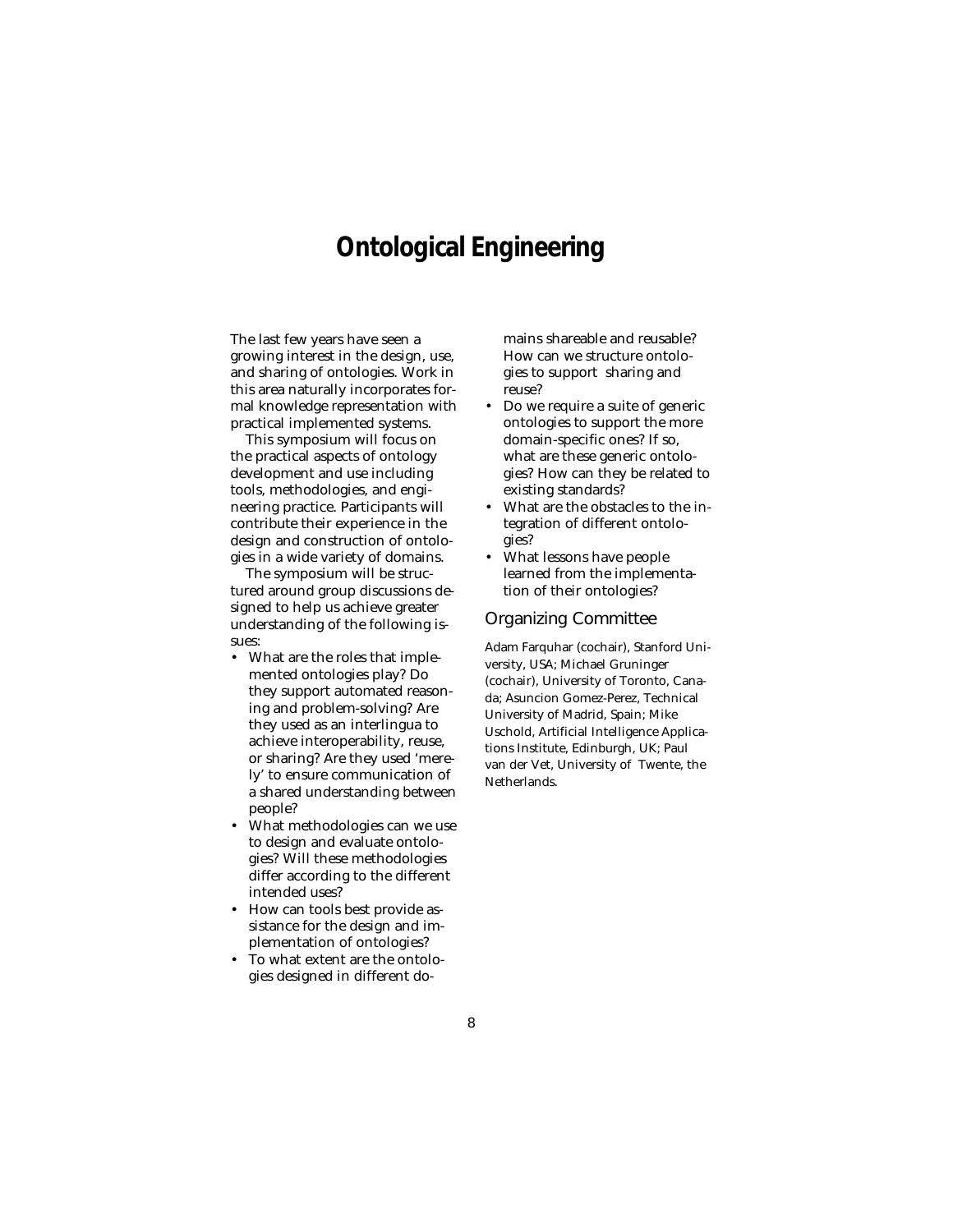### **Qualitative Preferences in Deliberation and Practical Reasoning**

Decision theory and related theories in economics concentrate on a notion of expected utility that is representable using quantitative preferences and probabilities. More recent traditions in Artificial Intelligence have explored qualitative decision methods including control rules, rule orderings, default preferences, and qualitative approaches to probability.

This recent work raises issues such as the following:

- Should desirability of actions be decomposed into separate notions of worth and likelihood?
- Can or should we dispense with optimality?
- How can classical decision theory be replaced with a genuine theory of bounded rationality?
- Are there legitimate approaches to utility that are not representable in quantitative terms?
- What are useful representations for qualitative information about preferences, and how may they be combined in practice with quantitative information? This symposium will bring to-

gether researchers studying issues such as these, taking as its primary focus the meaning, representation, and use of qualitative preference information in decision making and reasoning.

Workshop participants and invited speakers will address each of the topics in focused presentations, followed by extensive open discussions. There will be an initial tutorial session and several panels.

For further information, please consult the symposium web page located at http://www.kr.org/qdt.

### Organizing Committee

Jon Doyle (cochair), MIT, doyle@ mit.edu; Richmond Thomason (cochair), University of Pittsburgh, thomason@isp.pitt.edu; Nir Friedman, University of California, Berkeley, nir@cs.berkeley.edu; Dov Monderer, Technion, dov@tx.technion.ac.il; Moshe Tennenholtz, Technion, moshet@ie.technion. ac.il; Michael Wellman, University of Michigan, Ann Arbor, wellman@umich.edu.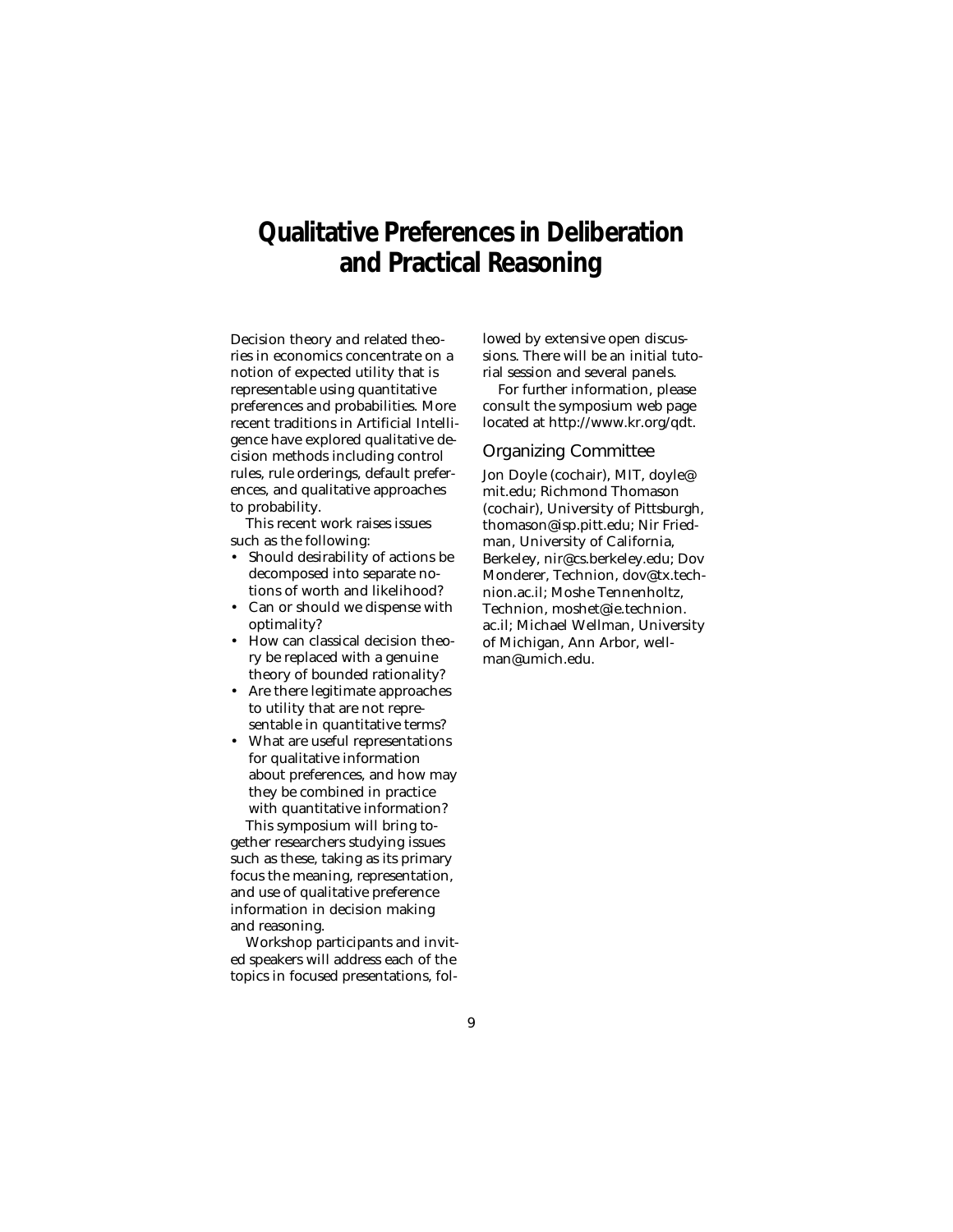### **Registration**

ALL ATTENDEES MUST PREREGIS-TER. Each symposium has a limited attendance, with priority given to invited attendees. All accepted authors, symposium participants, and other invited attendees must register by February 7, 1997. After that period, registration will be opened up to the general membership of AAAI and other interested parties. All registrations must be postmarked by February 28, 1997.

Your registration fee covers your attendance at the symposium, a copy of the working notes for your symposium, and the reception.

Checks (drawn on US bank) or international money orders should be made out to AAAI. VISA, Master-Card and American Express are also accepted. Please complete the attached registration form and mail it with your fee to:

AAAI Spring Symposium Series 445 Burgess Drive

Menlo Park, CA 94025 If you are paying by credit card, you may email the form to sss@aaai.org or fax it to 415/321- 4457. Registration forms are also available on AAAI's web page: http://www.aaai.org/Symposia/Spri ng/1997/sssregistration-97.html.

*Please note:* Requests for refunds must be received in writing by March 7, 1997. No refunds will be granted after this date. A \$25.00 processing fee will be levied on all refunds granted.

When you arrive at Stanford, please pick up your complete registration packet in the lobby of Cubberley Auditorium, located in the School of Education. Registration hours will be:

| Monday, March 24:                    | $8:00$ PM - $5:00$ PM |
|--------------------------------------|-----------------------|
| Tuesday, March 25:                   | $8:00$ AM - $5:00$ PM |
| Wednesday, March 26: 8:00 AM - 12:00 |                       |
|                                      | <b>NOON</b>           |

#### Parking

Parking will be available on the Stanford campus from March 24-26 for \$21.00. Application for a parking permit is included on the attached registration form. A permit will be mailed to you with your registration receipt, along with a map and directions to the assigned lots.

#### Hotels

For your convenience, AAAI has reserved a block of rooms at the hotels listed below. Symposium attendees must contact the hotels directly. Please identify yourself as an AAAI Spring Symposium Series registrant to qualify for the reduced rate.

Creekside Inn (Best Western) 3400 El Camino Real Palo Alto, CA 94306 Phone: 415/493-2411 or 1-800-49-CREEK Fax: 415/493-6787 Marguerite shuttle pick-up: 0.5 mile Rates: \$85 (S), \$90 (D), \$99 (T) Reserve before 3/5/97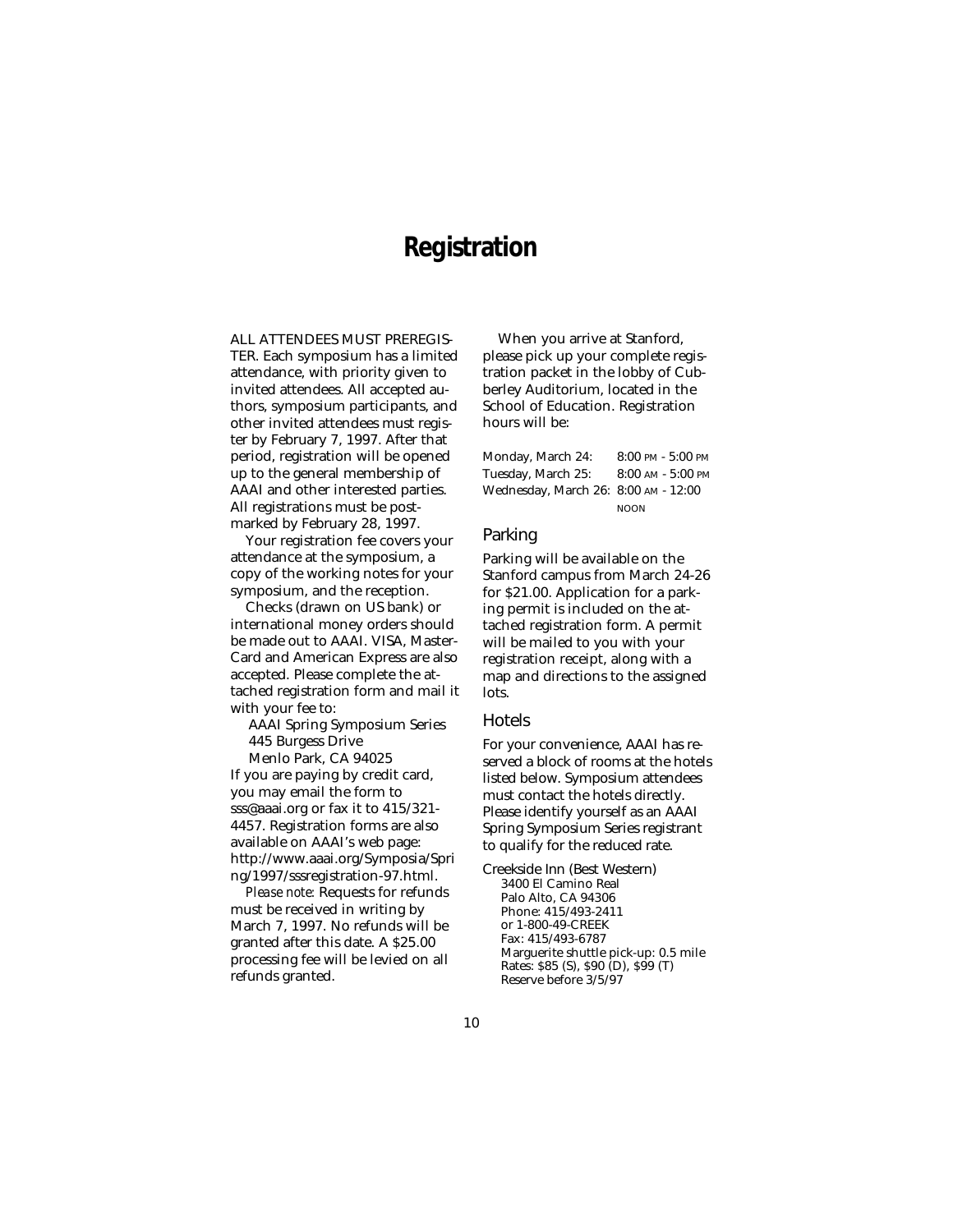Holiday Inn-Palo Alto 625 El Camino Real Palo Alto, CA 94301 Phone: 415/328-2800 or 800/874-3516 Fax: 415/327-7362 Marguerite shuttle stop nearby Rates: \$104 (S or D) Reserve before: 3/7/97

Stanford Terrace Inn 531 Stanford Ave Palo Alto, CA 94306 Phone: 415/857-0333 Fax: 415/857-0343 Marguerite shuttle stop nearby Rates: \$96 (S), \$106 (D) Reserve before: 2/23/97

### Other Hotels

(Available only on a first-come, first served basis; all prices are subject to changes without notice).

Mermaid Inn 727 El Camino Real Menlo Park, CA 94025 Phone: 415/323-9481 (No fax). Rates: \$52 (S), \$66 (D)

Best Western Riviera 15 El Camino Real Menlo Park, CA 94025 Phone: 415/321-8772 Fax: 415/321-2137 Rates: \$95 (S), \$110 (D)

The Cardinal Hotel 235 Hamilton Avenue Palo Alto, CA 94301 Phone: 415/323-5101 Fax: 415/325-6086 Marguerite shuttle stop nearby Rates: \$55 (Shared bath), \$80 (S)

Hotel California 2431 Ash Street Palo Alto, CA 94306 Phone: 415/322-7666 (No fax). Marguerite shuttle stop nearby Rates: \$57-\$65 (S and D) (Continental breakfast included) Travelodge 3255 El Camino Real Palo Alto, CA 94306 Phone: 415/493-6340 Fax: 415/424-9535 Marguerite shuttle stop nearby Rates: \$60 (S), \$69 (D)

### Air Transportation and Car Rental

San Francisco/San Jose/Oakland: Get there for less on American Airlines, the official carrier for SSS-97. Save 5-10% off the lowest applicable fares, or the guaranteed lowest available fare on any carrier. Travel between March 21-30, 1997. All attendees booking through Conventions in America will receive free flight insurance and be entered in CIA's bi-monthly drawing for worldwide travel for two on American Airlines. Hertz Rent-A-Car is also offering special low conference rates with unlimited free mileage.

Call Conventions in America at 1-800-929-4242 and ask for Group #428. Reservation hours: M-F, 6:30 am - 5:00 pm PST. Outside US and Canada, call 619-453-3686; Fax 619-453-7679; Email: scitravel@aol.com. 24-hour emergency service: 1-800-748-5520. If you call direct: American, 1-800- 433-1790, ask for Index #S 9485. Hertz, 1-800-654-2240, CV #24250.

#### Disclaimer

In offering American Airlines, Hertz Rent A Car, the Creekside Inn (Best Western), Holiday Inn, and Stanford Terrace Inn (hereinafter referred to as "Suppliers") and all other service providers for the AAAI Spring Symposium Series, the American Association for Artificial Intelligence acts only in the capacity of agent for the Suppliers which are the providers of transportation or of hotel rooms. Because the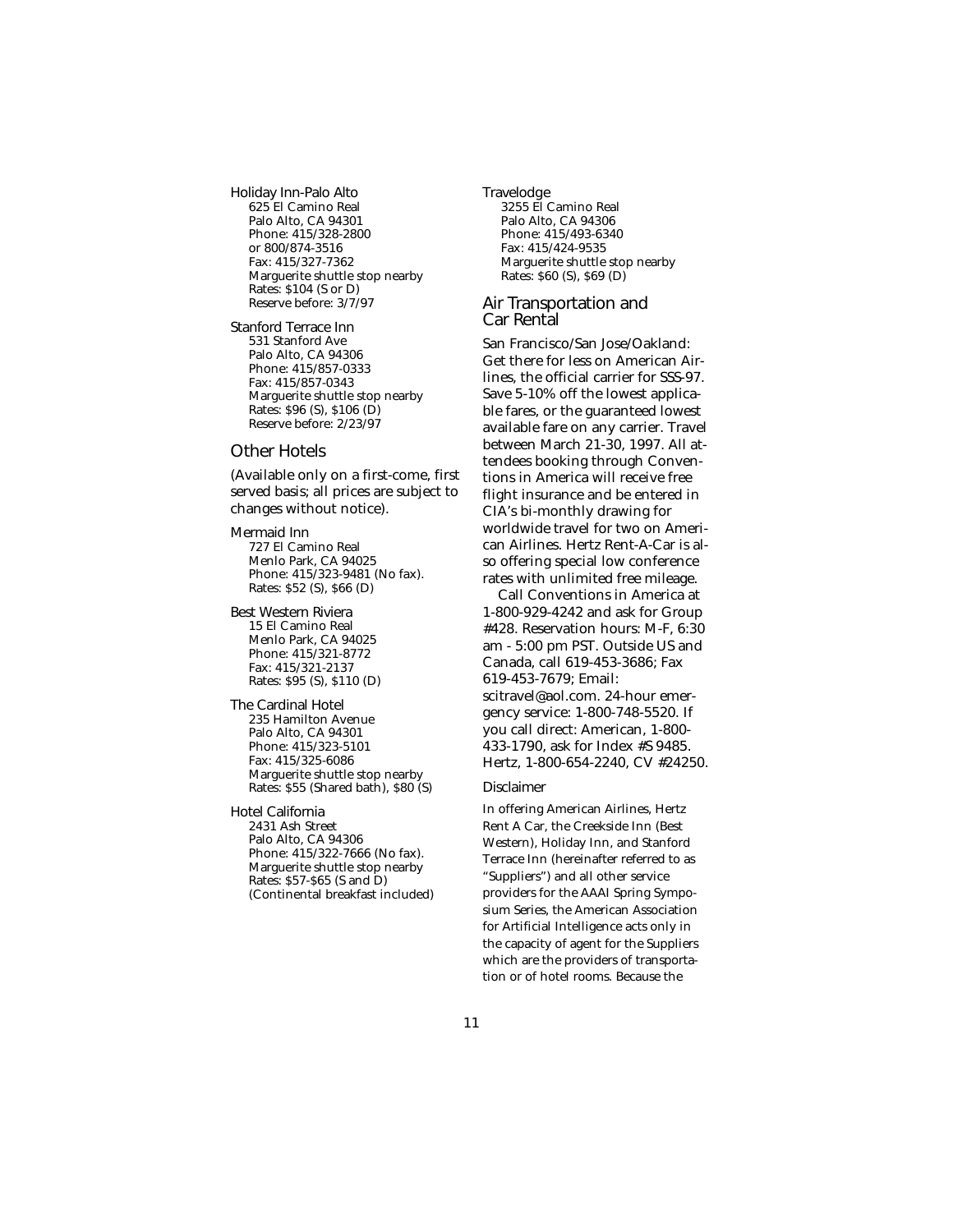American Association for Artificial Intelligence has no control over the personnel, equipment or operations of providers of accommodations or other services included as part of the Symposium program, AAAI assumes no responsibility for and will not be liable for any personal delay, inconveniences or other damage suffered by symposium participants which may arise by reason of (1) any wrongful or negligent acts or omissions on the part of any Supplier or its employees, (2) any defect in or failure of any vehicle, equipment or instrumentality owned, operated or otherwise used by any Supplier, or (3) any wrongful or negligent acts or omissions on the part of any other party not under the control, direct or otherwise, of AAAI.

### Ground Transportation

This information is the best available at the time of printing. Fares and routes change frequently. Please check by telephoning the appropriate numbers below for the most up-to-date information.

#### Supershuttle

24 hour van service to and from San Francisco Airport. San Francisco Airport to Palo Alto rates are: \$23.00 for one person one way; \$23.00 plus \$8.00 for two persons going to the same address. Cash or major credit cards only. For reservations call 415/558-8500 or 1-800- 258-3826.

#### Airport Connection

Van service \$35.00 one way to and from San Francisco Airport to Palo Alto. From San Jose Airport, shared ride service (no vans) is \$35.00 to Palo Alto. Cash, major credit cards, or checks accepted. Call 415/363- 1500 within California, or 1-888- 990-5466 in other areas. White

courtesy telephone available at San Francisco Airport.

#### Santa Clara Airporter

Van service to and from San Francisco Airport: \$17.00 one way; van service to and from San Jose Airport: \$15.00 one way. Cash or local checks only. For reservations call 415/771-7710 or 1-800-771-7794.

### South Bay Shuttle

Van service to and from San Francisco or San Jose Airport. Rates are \$15.00 for one person one way. Cash or checks only. For reservations call 408/ 559-9477 or 1-800- 548-4664.

#### Stanford Shuttle

The Stanford University Marguerite Shuttle Bus service provides service from several points along El Camino Real, the train station, and other surrounding locations to the Stanford Oval as well as transportation around the Stanford campus.

#### Train

CalTrain runs between San Francisco and Palo Alto station starting at 5:15 am with the last train leaving San Francisco at 10:00 pm (weekdays), 12:00 midnight (Friday and Saturday nights). The fare is \$7.50 round trip for same-day travel, or \$3.75 one way. For up-to-date fare information and time tables, call toll free 800/660-4287.